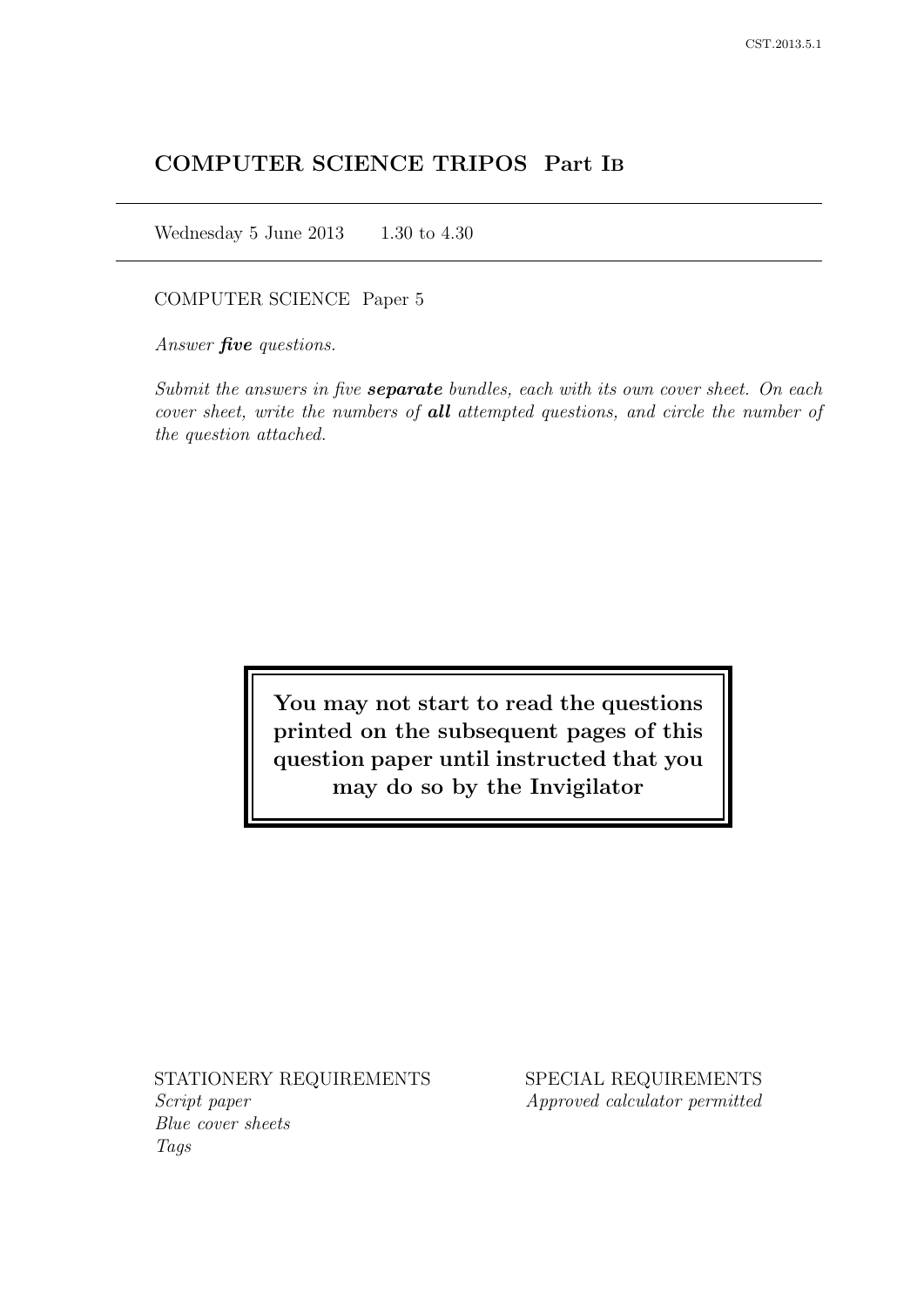#### 1 Computer Design

- (a) What is the difference between production test and functional test? [2 marks]
- (b) What is path sensitisation for production test? Provide an example. [4 marks]
- $(c)$  Below is the circuit for a JTAG scan flip-flop. How are the signals TI, TO, TE and CLK used to undertake production test? [6 marks]



- (d) In SystemVerilog, what is the purpose of an "initial" block and how is timing specified? [4 marks]
- (e) What is static timing analysis and why is it important for a design to pass timing if it is to be functionally correct? [4 marks]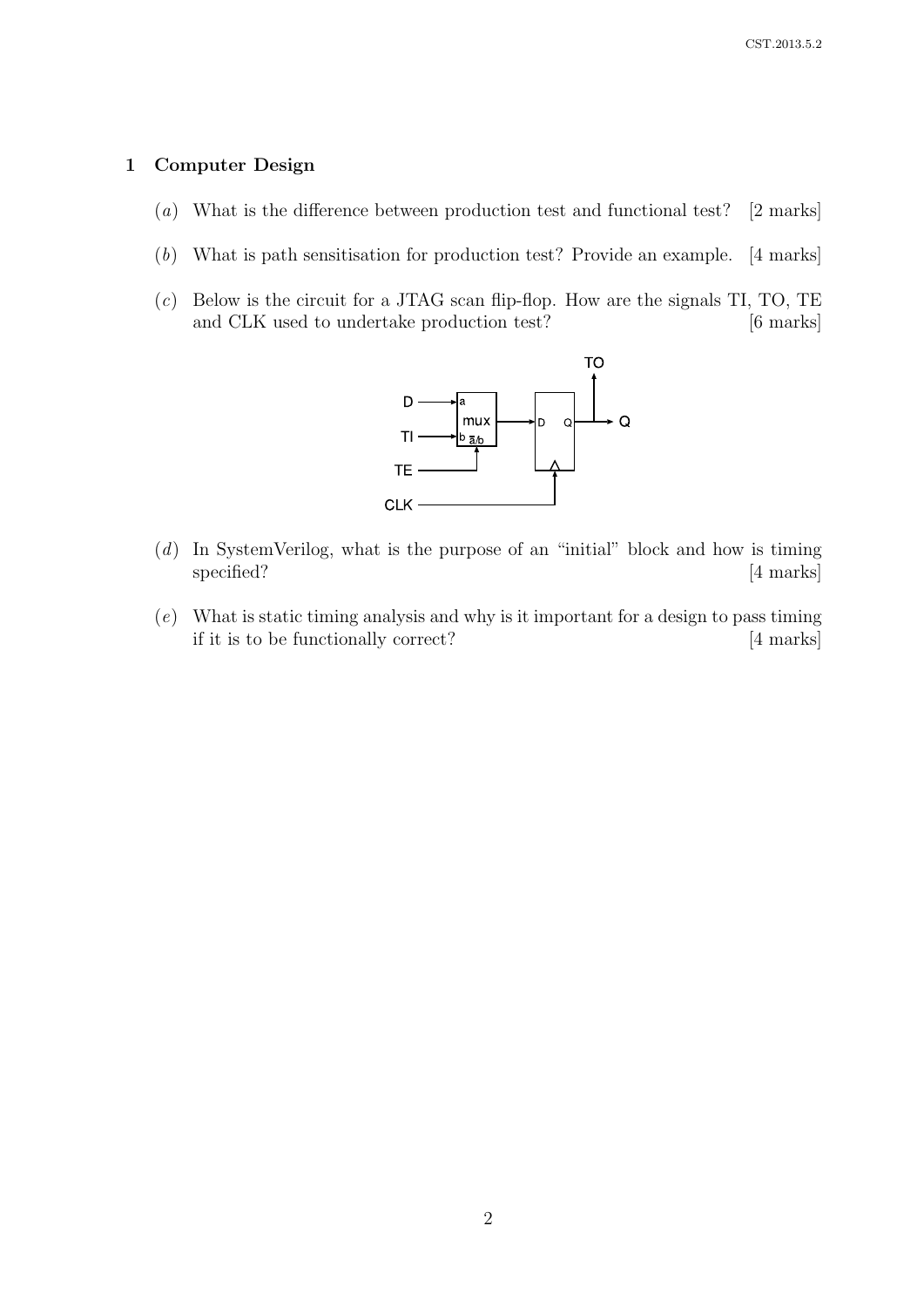# 2 Computer Design

The version of Thacker's Tiny Computer 3 (TTC3) that was used in the 2012 ECAD Laboratory sessions (instruction set summary is below) has the following pipeline stages:

| tetch | decode/register | execute/memory | ∣ write-back |
|-------|-----------------|----------------|--------------|
|       | tetch           | access         |              |

Currently the implementation only supports one instruction in the pipeline at a time, i.e. the next instruction is only fetched when the current one finishes in the write-back stage.

If the implementation were to attempt to fetch a new instruction every clock cycle, explain the following microarchitectural issues:

- (a) What data hazards would exist and how can they be resolved whilst preserving the programmer's sequential model? [5 marks]
- (b) What are control hazards and how can we avoid exposing them to the programmer? [5 marks]
- (c) When are branch target addresses computed on the TTC3 and how many bubbles will be introduced when taking a jump? Assume that such a tiny computer would not have a branch predictor. [5 marks]
- (d) On the TTC3, every instruction (except jump) can conditionally skip the next instruction. How might skip be implemented and how many pipeline bubbles need to be introduced? [5 marks]

| <b>Rw</b><br>31 | 25 24                  | Ra<br>$\overline{17}$ | Shift Skip Opcode<br><b>Rb</b><br><b>Func</b><br>10   |  |
|-----------------|------------------------|-----------------------|-------------------------------------------------------|--|
| Function:       | Shift (rotates right): | Skip:                 | Opcode:                                               |  |
| $0: A + B$      | 0: no shift            | 0: never              | 0: normal: Rw=F(Ra,Fb), skip if condition             |  |
| $1: A-B$        | 1:RCY1                 | $1:$ ALU $<$ 0        | 1: storeDM: DM[Rb]=Ra, Rw=F(Ra,Rb), skip if condition |  |
| $2: B+1$        | 2:RCY8                 | $2: ALU = 0$          | 2: storelM: IM[Rb]=Ra, Rw=F(Ra,Rb), skip if condition |  |
| $3: B-1$        | 3: RCY16               | 3: InRdy              | 3: out: OutStrobe, Rw=F(Ra,Rb), skip if condition     |  |
| $4: A \& B$     |                        |                       | 4: loadDM: Rw=DM[Rb], ALU=F(Ra,Rb), skip if condition |  |
| $5: A \mid B$   |                        |                       | 5: in: Rw=in data, ALU=F(Ra,Rb), skip if condition    |  |
| $6: A \wedge B$ |                        |                       | 6: jump: $Rw = PC + 1$ , $PC = F(Ra, Rb)$ , no skip   |  |
| 7: reserved     |                        |                       | 7: reserved                                           |  |

#### TTC3 Instruction Set Summary

LC=load constant (bits 23:0 of the instruction), no skip

PC=program counter

ALU=Function(Ra,Rb), where the Function is specified by the Func bits F(Ra,Rb)=rotate(Shift, ALU), where the rotation is specified by the Shift bits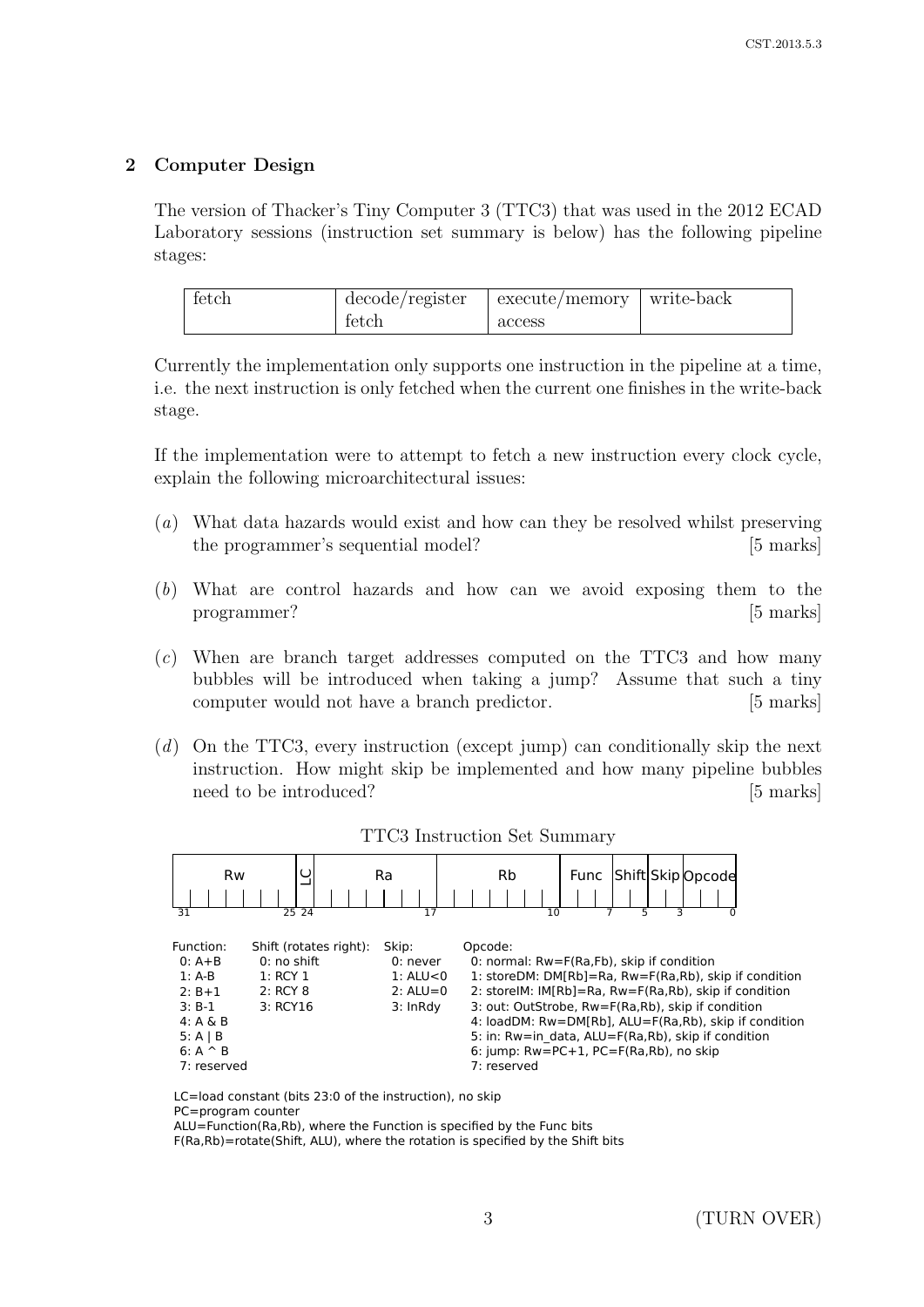#### 3 Computer Design

- (a) Moore's law is an observation by Gordon Moore in the 1960s that trends in electronic manufacturing technology would result in transistor density doubling every 18 to 24 months.
	- $(i)$  Explain how Moore's law can be applied to processor speed and hard disk density. [5 marks]
	- $(ii)$  Today transistor scaling favours transistors over wires and thermal densities limit performance. Why is this resulting in commercial chips having many processor cores rather than one high-performance processor core?

[5 marks]

- (b) PCI, used to connect I/O boards to a PC, has been replaced with PCIe. This transition has resulted in parallel communication being replaced by bundles of serial communication channels.
	- (i) What is the difference between parallel and serial communication? Why are multiple serial channels now preferred to a parallel link? [5 marks]
	- $(ii)$  Why might the latency of a single load of a register on a PCIe device take longer than on PCI? [5 marks]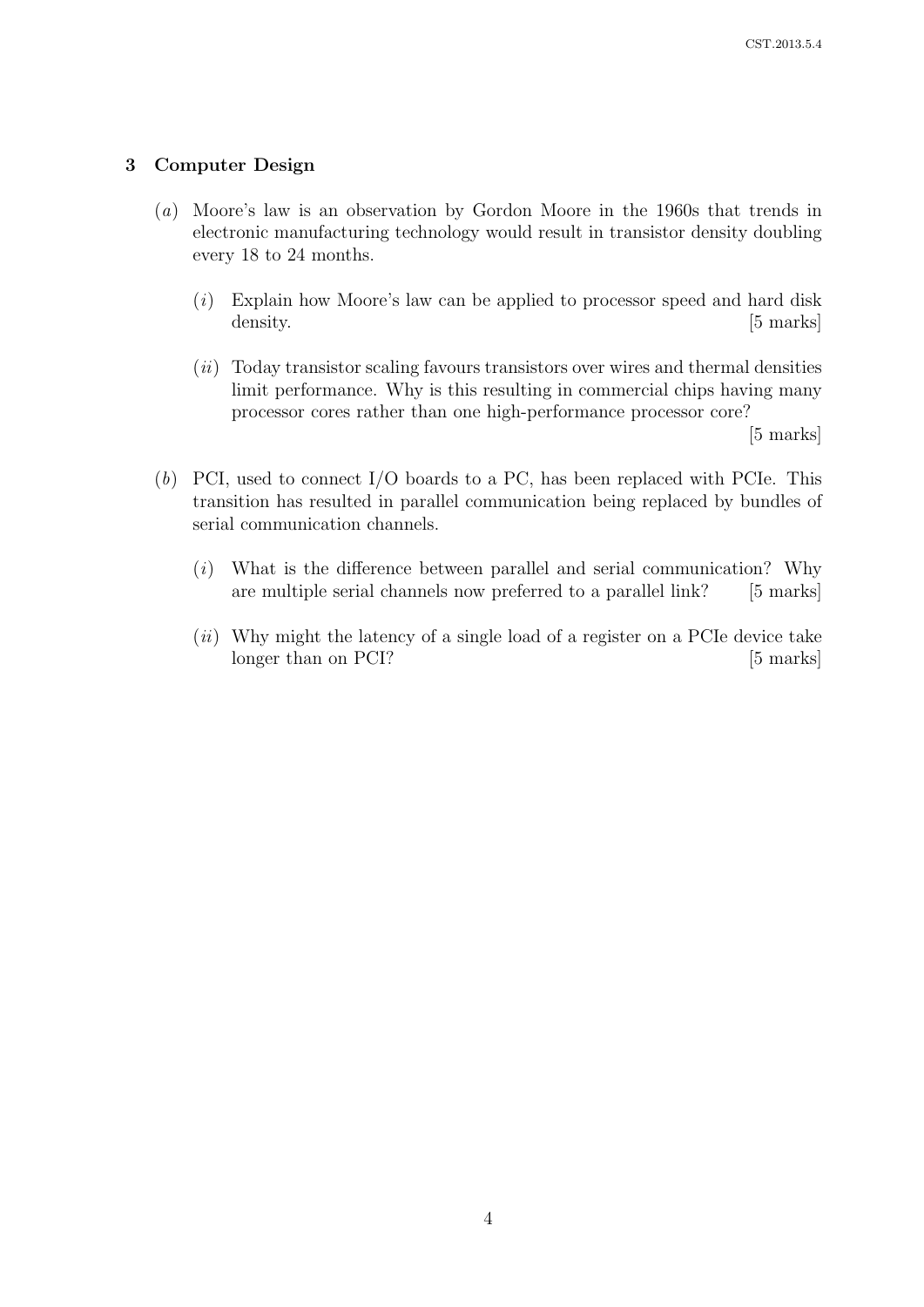#### 4 Computer Networking

- (a) A spy elects to use a self-synchronizing scrambler to encode his secret message. Explain why this will not give him any privacy and why his self-synchronising approach would be better used by a communications engineer. [5 marks]
- (b) With the assistance of annotated diagrams explain CSMA/CD and CSMA/CA.

In your explanation, note the physical constraints on packets and networks that these approaches impose. [10 marks]

- (c) Consider the network buffer sizing formula  $B = 2T \times C$ 
	- $(i)$  Explain this formula. [2 marks]
	- $(ii)$  Discuss the network architecture and traffic assumptions made in the use of this formula. [3 marks]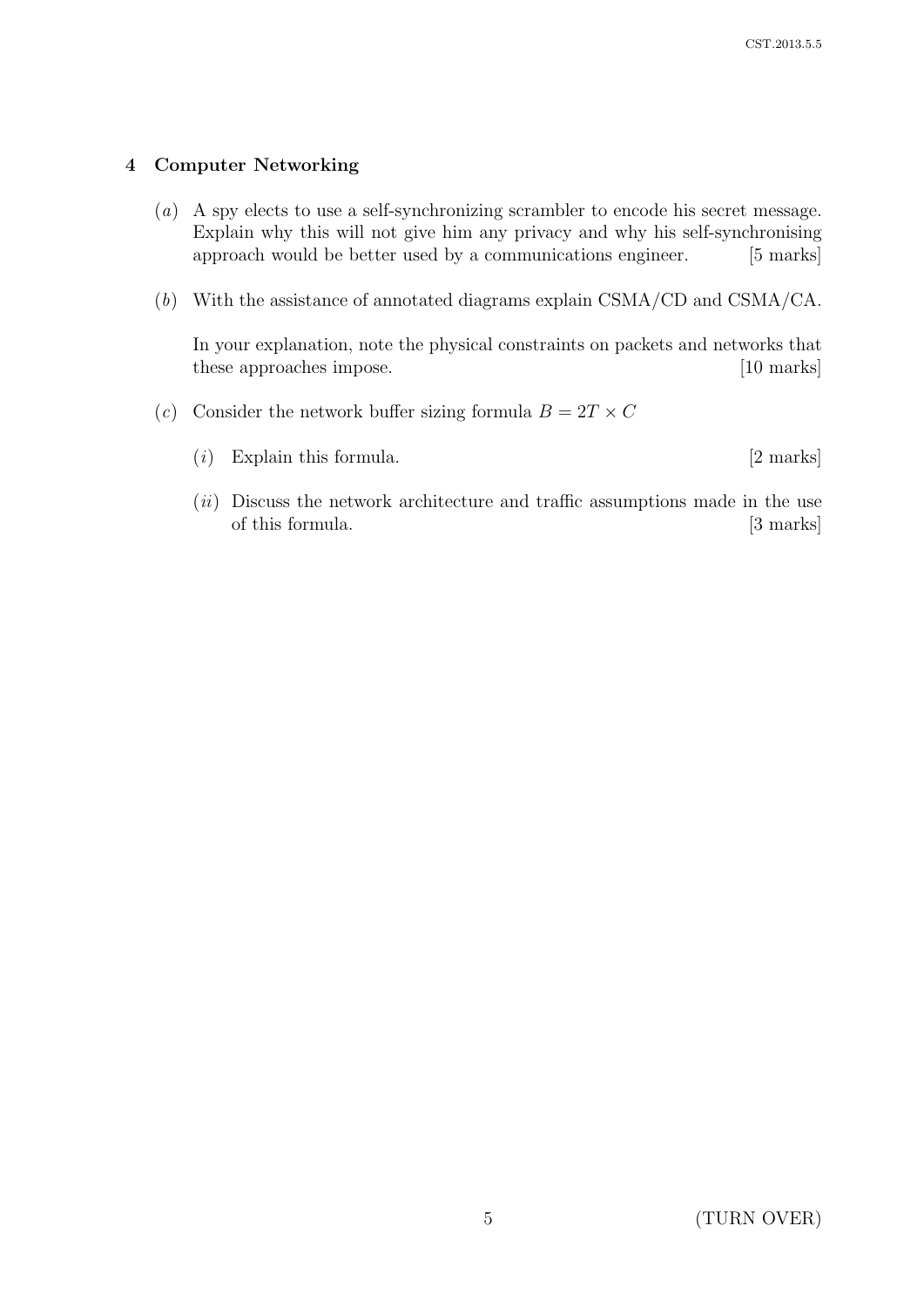#### 5 Computer Networking

Here are four options for improving web page performance.

Option 1: HTTP Caching with a Forward Proxy

Option 2: CDN using DNS

Option 3: CDN using anycast

Option 4: CDN based on rewriting HTML URLs

You have been asked to help reduce the costs for networking in the University.

(a) The University pays its service provider *networks'r'us*, based on the bandwidth it uses; bandwidth use is dominated by students downloading external web pages. Which, if any, of the above four options would reduce the bandwidth usage?

Explain your choice. [4 marks]

(b) The delivery of online courses has become a tremendous success – but this has led to a significant increase in network costs for the University.

You must select one of the options above to minimize load on the servers. Compare the operation of each option and justify a selection that provides the finest granularity of control over load to the content-servers and a selection that will serve each customer from the closest CDN server. [12 marks]

(c) You have looked up the IP address of your favourite search engine on the University network and noticed the answer is different from that given to your friend when he did the lookup in Newfoundland, Canada.

For each option above, indicate why it might, or might not, be used by your favourite search engine to improve web page performance. [4 marks]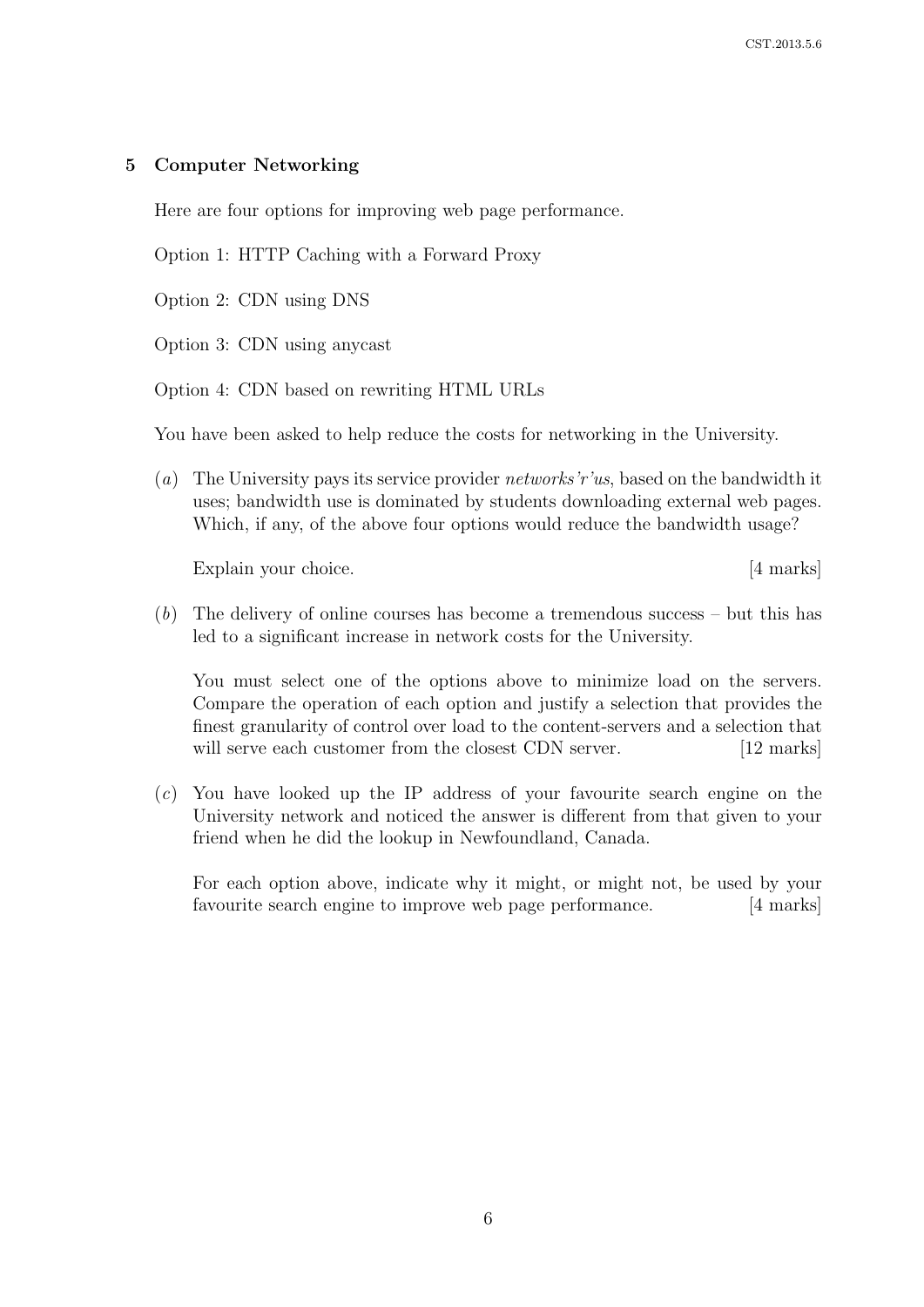# 6 Computer Networking

- (a) Considering either TCP/IP or UDP/IP, write a description of how server-port, client-port, source-port and destination-port relate to each other. You may wish to give examples and use diagrams as appropriate. [4 marks]
- (b) What is a routing-loop? Include a diagram in your answer. [4 marks]
- (c) Describe a mechanism that prevents routing-loops in Ethernet networks.

[4 marks]

- $(d)$  (i) Describe and, with the aid of an example, illustrate the IP Time-To-Live (TTL) mechanism for minimising the impact of routing-loops. [2 marks]
	- (ii) Assuming, in part  $(d)(i)$ , a perfect implementation, describe a disadvantage of the approach including the symptoms that might be experienced in a network subject to this disadvantage, and a test that may identify the problem. [2 marks]
- (e) Explain the technical and architectural argument behind the decision in IPv6 to retain header TTL but not a header checksum. [2 marks]
- $(f)$  Explain why there is ambiguity about handling packets with TTL values of 1 and give a practical solution. [2 marks]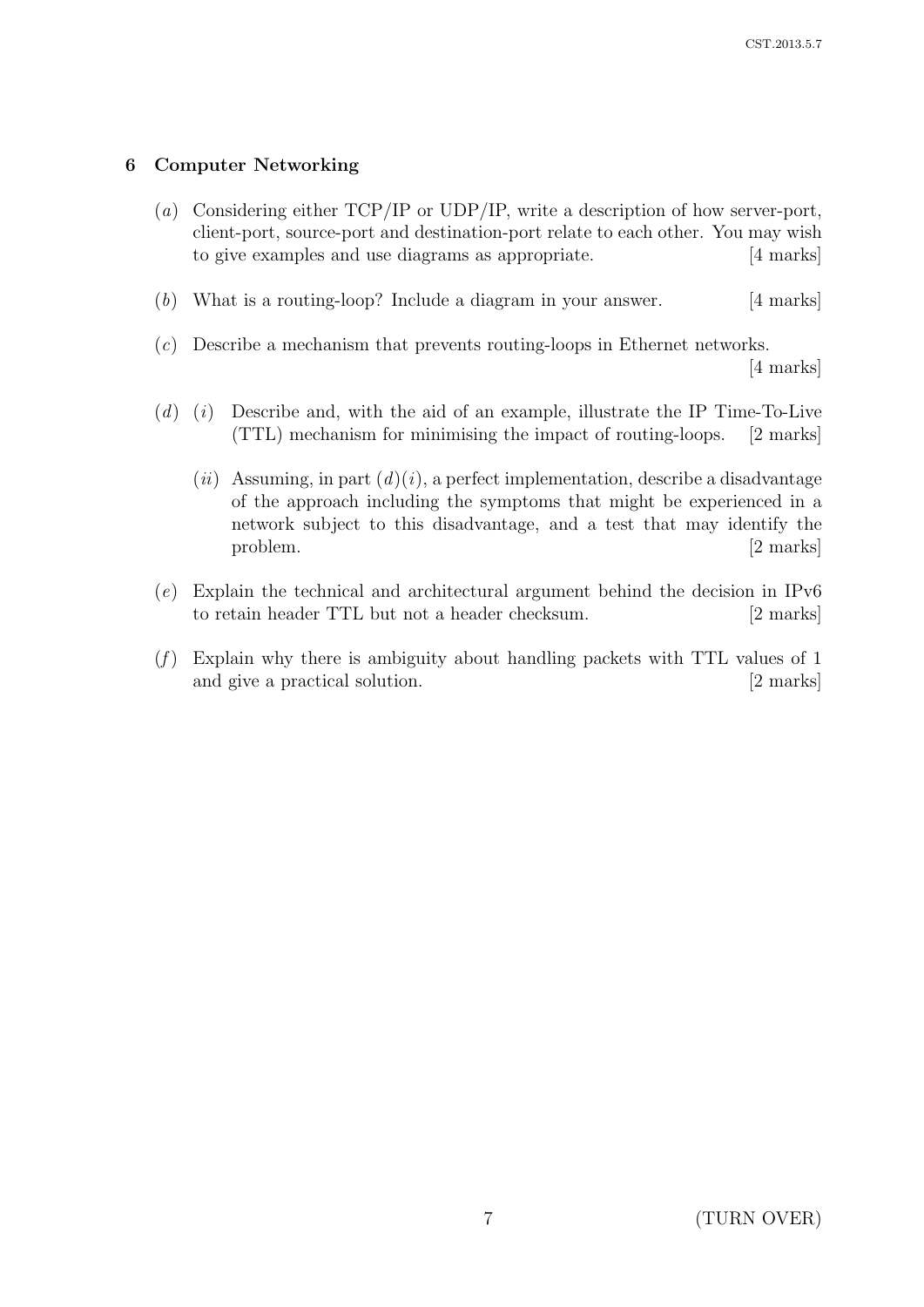#### 7 Concurrent and Distributed Systems

- (a) Deadlock is a classic problem in concurrent systems.
	- (i) What are the four necessary conditions for deadlock?  $[4 \text{ marks}]$
	- (ii) Deadlock is often explained using the Dining Philosopher's Problem. In this pseudo-code, each fork is represented by a lock:

```
Lock forks[] = new Lock[5];// Code for each philosopher (i)
while (true) {
    think();
    lock(fork[i]);
    lock(fork[(i + 1) % 5]);eat();
    unlock(fork[i]);
    unlock(fork[(i + 1) % 5]);}
```
Partial ordering is a common deadlock prevention scheme. Describe modifications to the above code, changing only array indices, such that philosophers can be fed not only safely, but also deadlock-free, using a partial order. [4 marks]

- (b) Priority inversion can occur when threads of differing priorities synchronise on access to common resources – threads of greater priority may end up waiting on threads of lesser priority, leading to undesirable realtime properties.
	- (i) Describe how this problem can be solved for mutexes using priority inheritance. [2 marks]
	- (*ii*) Describe how priority inheritance would need to be modified to handle reader-writer locks. [2 marks]
	- (iii) Priority inversion can also arise between two threads involved in process synchronisation – for example, when one thread uses a semaphore to signal completion of work. Why might implementing priority inversion be more difficult with process synchronisation than with mutual exclusion?

[4 marks]

(*iv*) What could we do to solve the problem in  $(b)(iii)$ ? [4 marks]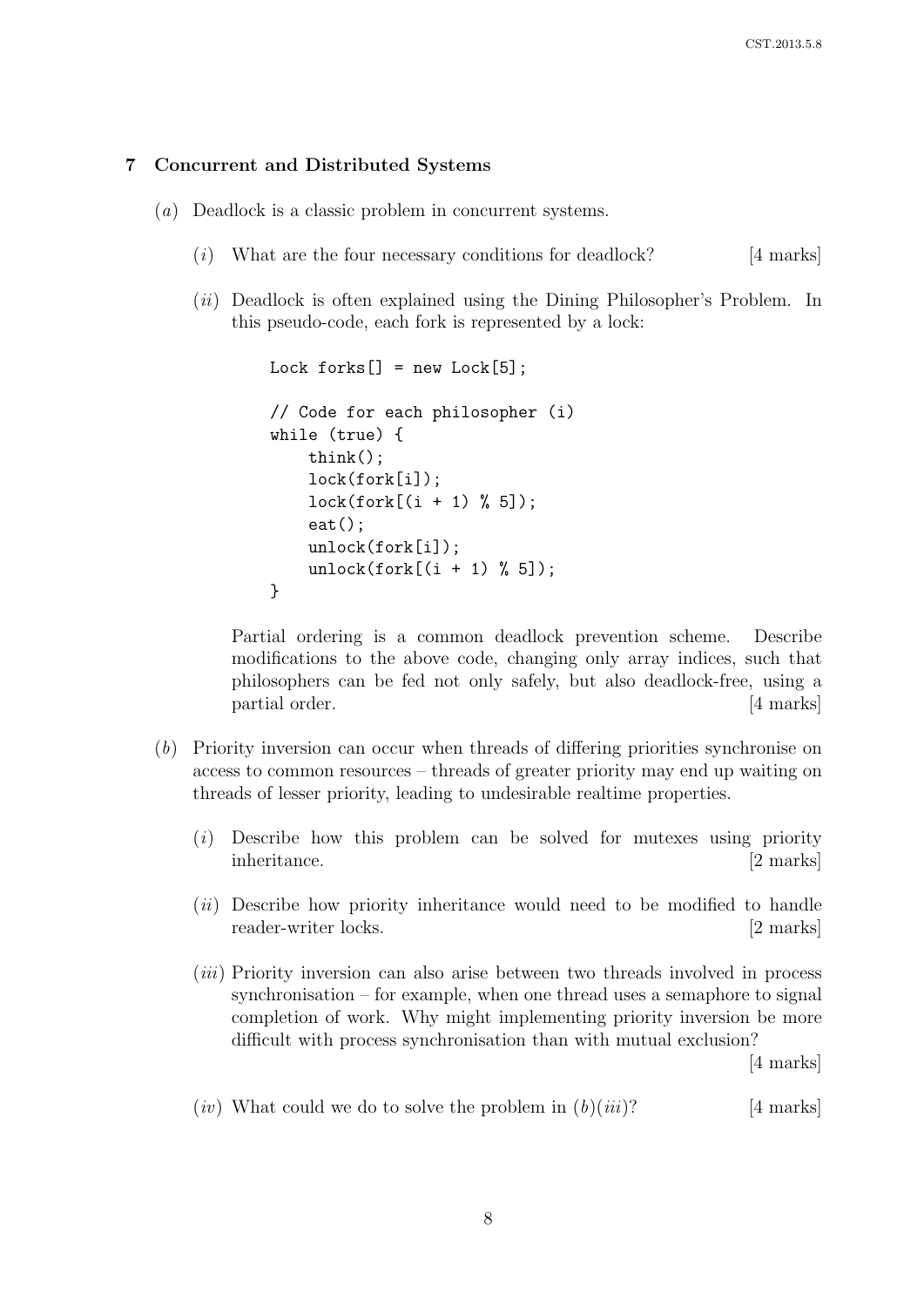#### 8 Concurrent and Distributed Systems

- (a) The ACID properties are often used to define transactional semantics.
	- $(i)$  Define "atomicity" as used in the ACID context.  $[1 \text{ mark}]$
	- $(ii)$  Define "durability" as used in the ACID context.  $[1 \text{ mark}]$
- (b) Write-ahead logging is a commonly used scheme to accomplish transactional semantics when storing a database on a block storage device, such as a hard disk.
	- (i) Under what circumstances, during write-ahead log recovery, can a transaction in the UNDO list be moved to the REDO list? [2 marks]
	- (*ii*) Synchronously flushing commit records to disk is expensive. How can we safely reduce synchronous I/O operations on a high-throughput system without sacrificing ACID properties? [2 marks]
	- $(iii)$  Describe two performance changes that might arise from using your solution to part  $(b)(ii)$ . [2 marks]
- $(c)$  (i) Transaction records in a write-ahead logging scheme contain five fields:  $\langle TransactionID, ObjID, Operation, OldValue, NewValue \rangle$ , but storing the complete old and new values can consume significant amounts of space. One strategy that might be employed, for reversible operations being applied to some data such as XOR by a constant, is to store only the constant arguments, rather than the full before and after data. What problems might occur as a result of this design choice? [4 marks]
	- $(ii)$  Write-ahead logging systems must know the actual on-disk sector size for the write-ahead log to behave correctly. An errant disk vendor decides to rebrand its 512-byte sector disks as 2K-sector disks, and adjusts the value reported back to the database system. How might this affect database integrity? [4 marks]
	- (*iii*) Explain how a database vendor who is aware of the problem described in part  $(c)(ii)$  mitigate this problem in software, and what limitations might there be to this approach. [4 marks]